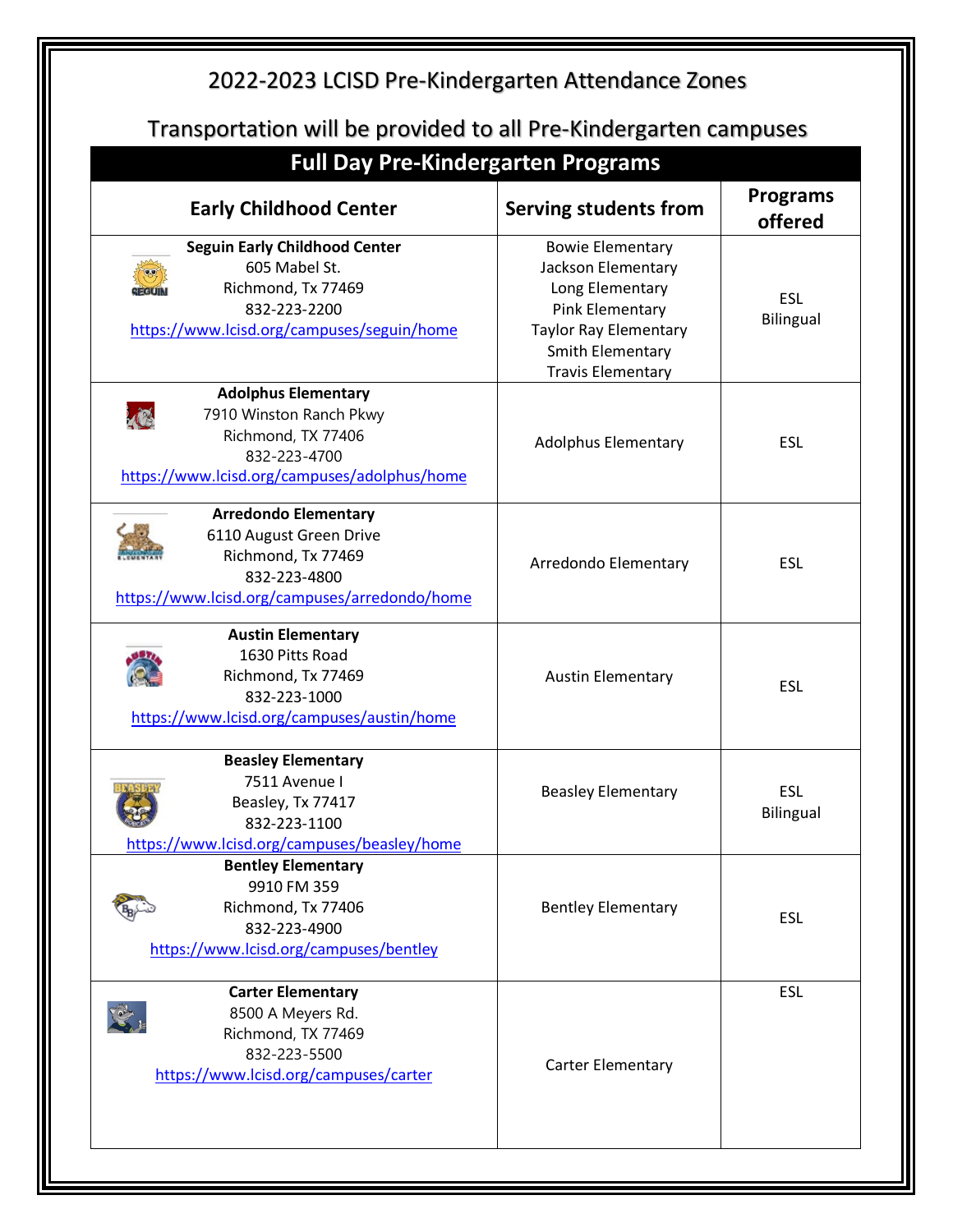| <b>Elementary Campus</b>                                                                                                                                    | <b>Serving students from</b>                                                                                            | <b>Programs</b><br>offered     |
|-------------------------------------------------------------------------------------------------------------------------------------------------------------|-------------------------------------------------------------------------------------------------------------------------|--------------------------------|
| <b>Culver Elementary</b><br>灵<br>3131 Learning Tree Lane<br>Rosenberg, Tx 77471<br>832-223-5600<br>https://www.lcisd.org/campuses/culver                    | <b>Culver Elementary</b><br>Arredondo (Bilingual)<br>Carter (Bilingual)<br>Cora Thomas (Bilingual)<br>Meyer (Bilingual) | <b>ESL</b><br><b>Bilingual</b> |
| <b>Frost Elementary</b><br>$\frac{1}{2}$<br>3306 Skinner Lane<br>Richmond, TX 77406<br>832-223-1500<br>https://www.lcisd.org/campuses/frost/home            | <b>Frost Elementary</b>                                                                                                 | <b>ESL</b>                     |
| <b>Hubenak Elementary</b><br>11344 Rancho Bella Pkwy<br><b>HURENAK</b><br>Richmond, Tx 77406<br>832-223-2900<br>https://www.lcisd.org/campuses/hubenak/home | <b>Hubenak Elementary</b>                                                                                               | <b>ESL</b>                     |
| <b>Huggins Elementary</b><br>No. 1 Huggins Dr.<br><b>IUGGINS</b><br>Fulshear, Tx 77441<br>832-223-1600<br>https://www.lcisd.org/campuses/huggins/home       | <b>Huggins Elementary</b>                                                                                               | <b>ESL</b>                     |
| <b>Hutchison Elementary</b><br>3602 Williams Way Blvd<br>Richmond, Tx 77469<br>832-223-1700<br>https://www.lcisd.org/campuses/hutchison/home                | <b>Hutchison Elementary</b>                                                                                             | <b>ESL</b>                     |
| <b>Lindsey Elementary</b><br>2431 Joan Collier Trace<br>Katy, Tx 77494<br>832-223-5400<br>https://www.lcisd.org/campuses/lindsey                            | Lindsey Elementary                                                                                                      | ESL                            |
| <b>McNeill Elementary</b><br>7300 S. Mason Rd.<br>Richmond, Tx 77407<br>832-223-2800<br>https://www.lcisd.org/campuses/mcneill/home                         | <b>McNeill Elementary</b>                                                                                               | <b>ESL</b>                     |
| <b>Meyer Elementary</b><br>1930 J. Meyer Road<br>Richmond, Tx 77469<br>832-223-2000<br>https://www.lcisd.org/campuses/meyer/home                            | <b>Meyer Elementary</b>                                                                                                 | <b>ESL</b>                     |